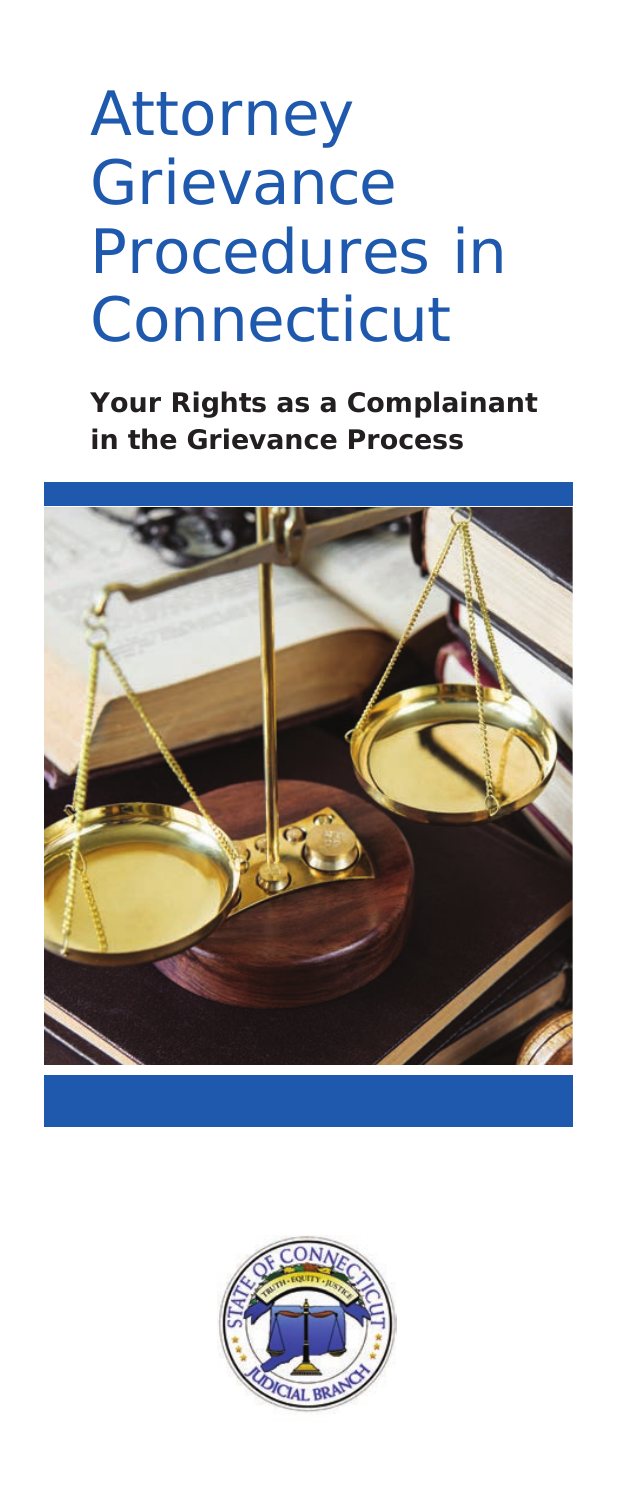#### **Attorney Grievance Procedures in Connecticut**

#### To the Reader

This pamphlet is designed to help you understand attorney grievance procedures in Connecticut. It explains what a grievance is, how to file a grievance complaint and what will happen procedurally after a grievance complaint is filed. It also provides information about other action that you may want to consider.

Please read this pamphlet carefully. It contains important information that you should know before you decide whether to file a grievance complaint.

## ADA Notice

The Judicial Branch of the State of Connecticut complies with the Americans with Disabilities Act (ADA). If you need a reasonable accommodation in accordance with the ADA, contact a court clerk or an ADA contact person listed at *www.jud.ct.gov/ADA*.

## **Table of Contents**

| 2. What is the purpose of attorney<br>grievance proceedings?2                                                                                    |
|--------------------------------------------------------------------------------------------------------------------------------------------------|
| 3. What standards govern attorney                                                                                                                |
| 4. Should I file a grievance complaint?2                                                                                                         |
| 5. What if I believe the attorney's fee                                                                                                          |
| 6. How do I file a grievance                                                                                                                     |
| 7. What will happen after I file my                                                                                                              |
|                                                                                                                                                  |
| 9. What actions may be taken if a<br>complaint is forwarded to a                                                                                 |
| 10. What is the Statewide Grievance                                                                                                              |
| 11. What actions may be taken by the<br>Statewide Grievance Committee<br>after a grievance panel finds no<br>probable cause that the attorney is |
| 12. What is the office of the Chief                                                                                                              |
| 13. What actions may be taken by the<br>Statewide Grievance Committee<br>after probable cause is found?8                                         |
| 14. Will I receive any assistance<br>with my grievance complaint?10                                                                              |
| 15. What if the attorney is presented<br>to the Superior Court?10                                                                                |
| 16. Can I recover financial losses?11                                                                                                            |
| 17. May I receive legal advice? 11                                                                                                               |
|                                                                                                                                                  |
|                                                                                                                                                  |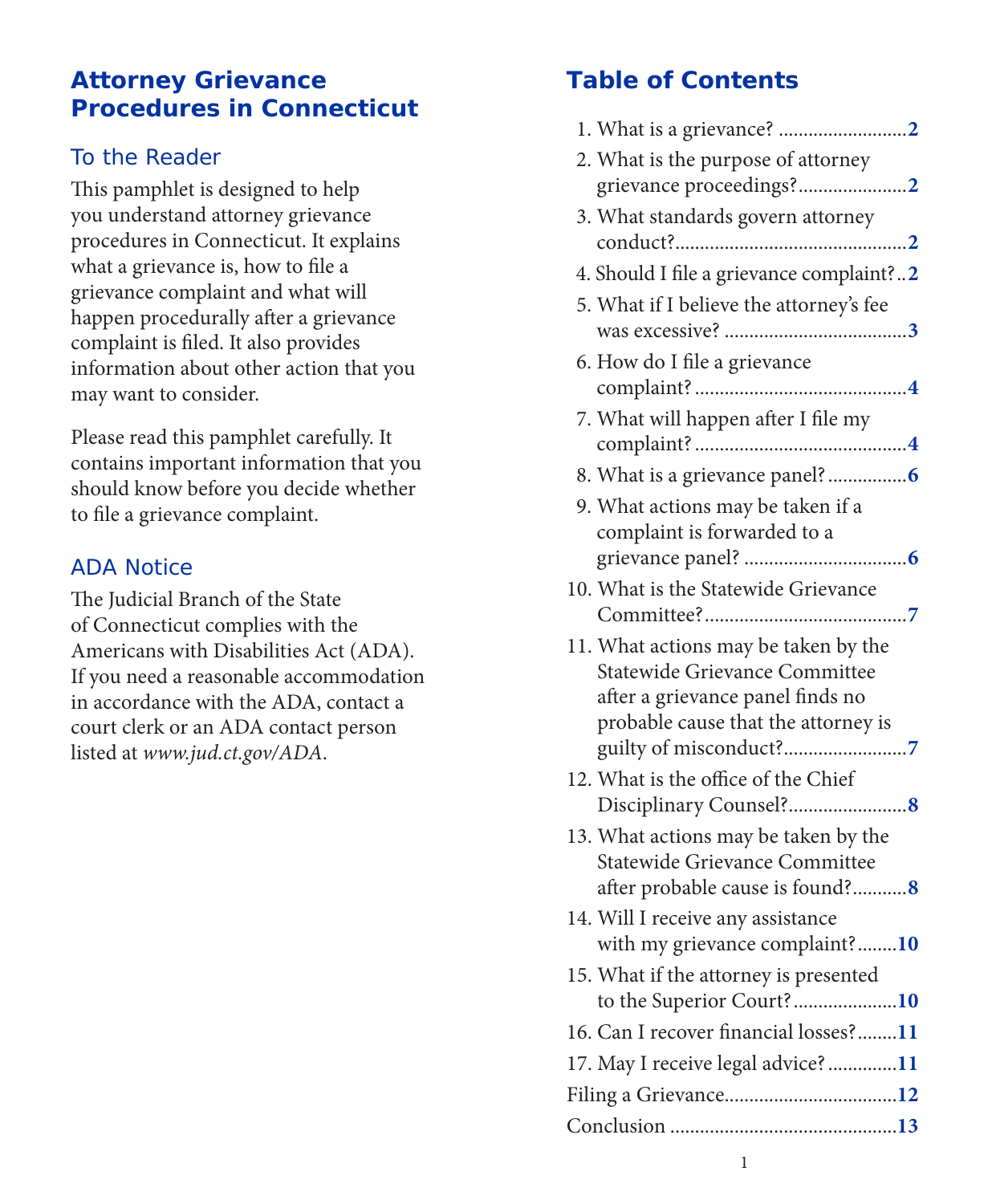#### 1. What is a grievance?

A grievance is a complaint by any person charging an attorney with misconduct related to his or her character, integrity, professional standing or conduct.

Grievance procedures pertain to conduct that occurs both within and outside a courtroom.

#### 2. What is the purpose of attorney grievance proceedings?

The purpose of attorney grievance proceedings is to determine whether attorneys have engaged in unethical conduct and to discipline attorneys who have been found to have done so.

#### 3. What standards govern attorney conduct?

The Rules of Professional Conduct provide a framework for the ethical practice of law. The judges of the Superior Court approved these rules to guide attorneys in their professional conduct. If you wish to review them, the rules may be found in the Connecticut Practice Book at any Superior Court law library or on the Judicial Branch website at *www.jud.ct.gov*.

#### 4. Should I file a grievance complaint?

Many problems can be resolved through a candid discussion with your attorney. Tell your attorney that you are dissatisfied and ask for a full explanation of the matter involved. If you are unable to resolve your differences and

you believe your complaint involves misconduct, you may file a grievance complaint.

#### 5. What if I believe the attorney's fee was excessive?

If you believe that the fee charged to you was excessive, you should discuss the matter with your attorney. Many fee disputes involve a lack of communication between attorneys and clients regarding the basis for the fee or factors that go into charges made by attorneys for their services. Fee matters are not ordinarily the basis for discipline of a lawyer because they usually do not involve questions of professional misconduct. In cases that do, such as illegal or clearly excessive fees, or failure to have a written fee agreement, an attorney may be disciplined.

If you are unable to reach an understanding with your attorney, the matter, like any other dispute over the value of services, may be resolved by filing a civil lawsuit. As an alternative, the Connecticut Bar Association, a voluntary association of lawyers, has a Resolution of Legal Fee Disputes Program, which may consider complaints concerning allegedly excessive fees. Complainants in these cases should contact the Connecticut Bar Association to obtain a copy of its rules and the necessary forms. These forms should be submitted directly to the Connecticut Bar Association, 30 Bank Street, P.O. Box 350, New Britain, CT 06050-0350.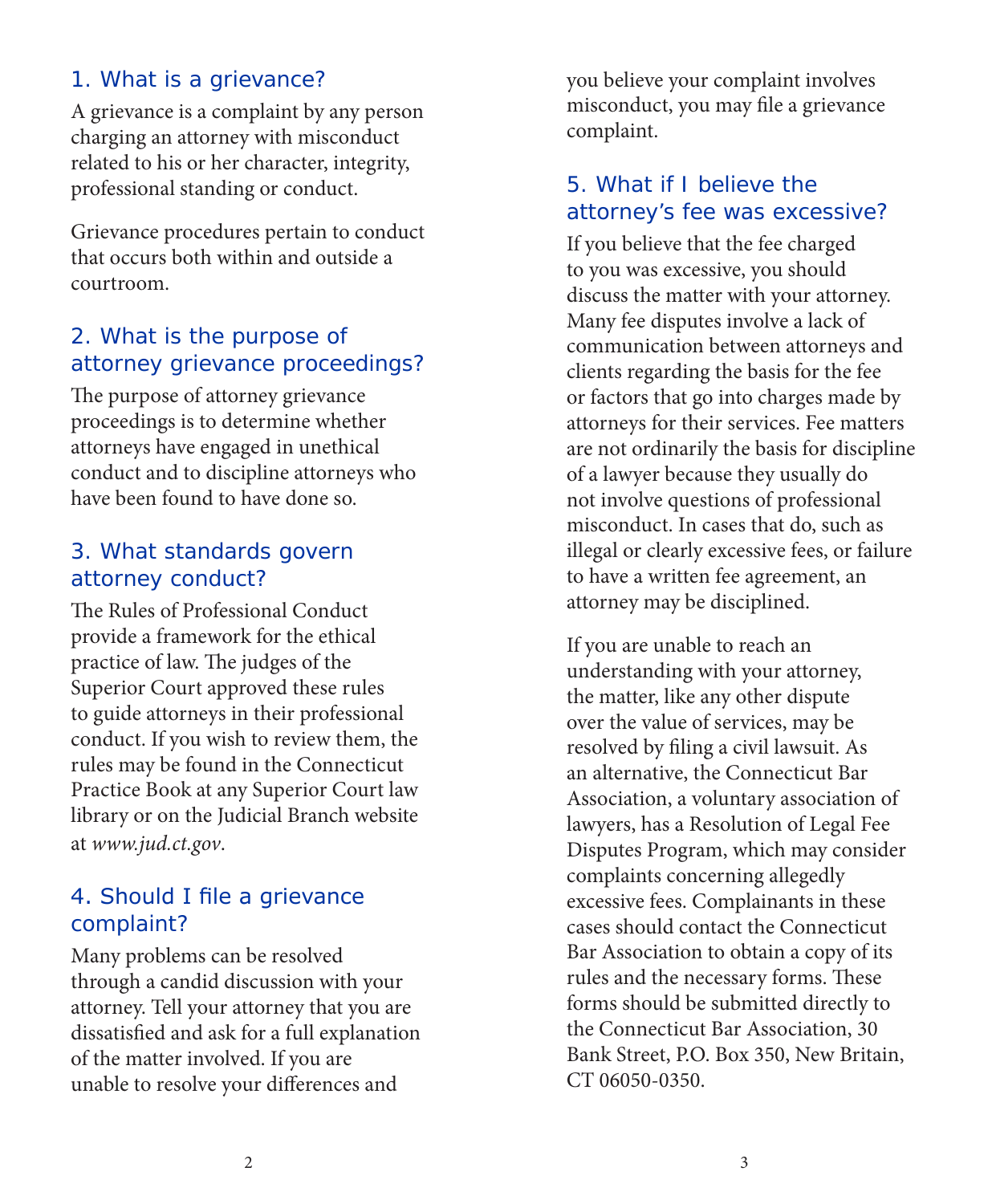## 6. How do I file a grievance complaint?

Complete and sign under penalties of false statement a Complaint Against Attorney form, which is available on the Judicial Branch website or at each Clerk's Office of the Superior Court. Provide enough details (names, dates, addresses, pertinent documentation, etc.) on the form to serve as a basis for investigation. Once you complete the form, mail it to:

Statewide Bar Counsel 287 Main Street, Suite 2, 2nd Floor East Hartford, Connecticut 06118-1885

There is no charge for filing a grievance complaint.

## 7. What will happen after I file my complaint?

The Statewide Bar Counsel reviews your complaint and either: (a) forwards it to a grievance panel for an investigation; or (b) if it meets the following criteria for dismissal of a complaint, refers it to two members of the Statewide Grievance Committee:

- **(A)** the complaint alleges a fee dispute only and not that the fee is clearly excessive or improper;
- **(B)** the complaint does not allege facts which, if true, would be a violation of a rule governing attorney conduct;
- **(C)** the complaint does not contain sufficient specific allegations on which to conduct an investigation;
- **(D)** the complaint duplicates a previously dismissed complaint;
- **(E)** with some exceptions, the complaint alleges that the last act or omission constituting the alleged misconduct occurred more than six years prior to the date on which the complaint was filed (if the last act or omission occurred more than six years before the date on which the complaint was filed, you may wish to review Practice Book § 2-32(a)(2)(E) to see if an exception applies to your case);
- **(F)** the complaint alleges misconduct occurring in a court action and the court has issued a decision finding misconduct or finding that either no misconduct has occurred or that the allegations should not be referred to the Statewide Grievance Committee;
- **(G)** the complaint alleges personal behavior outside the practice of law that does not violate the Rules of Professional Conduct;
- **(H)** the complaint alleges the failure to pay a debt;
- **(I)** the complaint names only a law firm or other entity and not any individual attorney, unless dismissal would result in gross injustice;
- **(J)** the complaint alleges misconduct occurring in another jurisdiction in which the attorney is also admitted and maintains an office to practice law, and it would be more practicable for the matter to be determined in the other jurisdiction.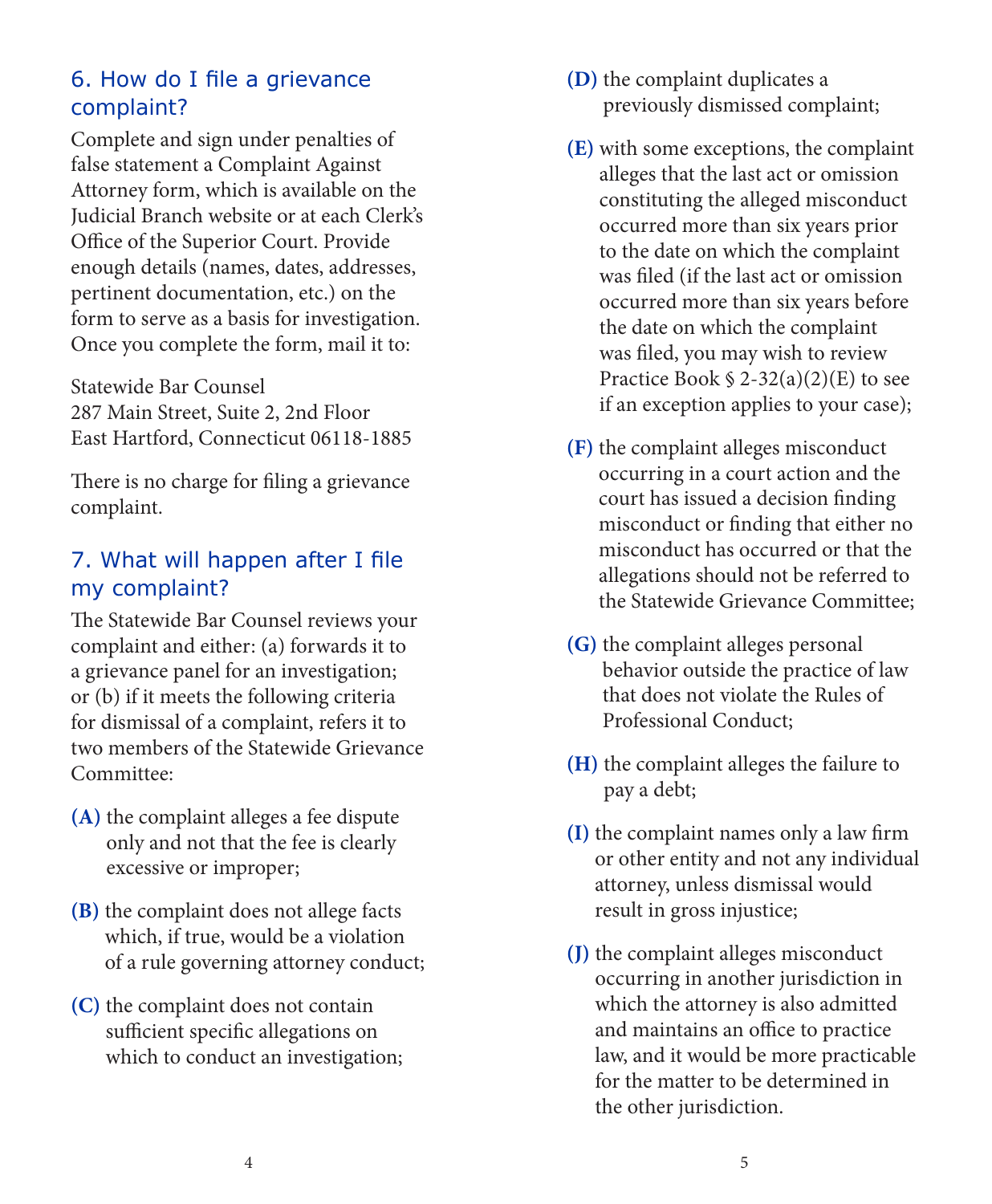(If you would like to review the complete text of the dismissal rules, please refer to Connecticut Practice Book § 2-32(a)(2).)

If the complaint is referred to two members of the Statewide Grievance Committee, they will either dismiss it or forward it to a grievance panel for an investigation. A dismissal at this early stage in the proceedings can be appealed within 14 days on a form provided when you receive notice of the dismissal.

If the complaint is forwarded to a grievance panel, the Statewide Bar Counsel will notify the attorney of your complaint and advise the attorney that a response is required.

## 8. What is a grievance panel?

There are one or more grievance panels in each of the state's 13 judicial districts. A grievance panel is composed of one person who is not an attorney and two attorneys whose law offices are in judicial districts outside that in which the panel serves. Each panel also has an alternate member who is an attorney. No attorney member may hear a complaint against an attorney who has a law office in the same judicial district as the member.

#### 9. What actions may be taken if a complaint is forwarded to a grievance panel?

The grievance panel will investigate the complaint. It may hold a hearing as part of its investigation. It will determine whether or not there is probable cause

to believe that the attorney is guilty of misconduct.

A copy of the grievance panel's probable cause determination will be sent to you, to the attorney who is the subject of the complaint, and to the Statewide Grievance Committee, ordinarily not more than 140 days from the date of referral to the panel. If the grievance panel determines that probable cause of misconduct exists, it will also forward a copy of the record to the office of the Chief Disciplinary Counsel, which will thereafter pursue the matter.

#### 10. What is the Statewide Grievance Committee?

The Committee consists of 21 members, at least seven of whom are not attorneys. The Statewide Grievance Committee may act as a full committee or through subcommittees known as reviewing committees.

## 11. What actions may be taken by the Statewide Grievance Committee after a grievance panel finds no probable cause that the attorney is guilty of misconduct?

If the grievance panel determines that probable cause does not exist, it will dismiss the complaint without further review by the Statewide Grievance Committee unless the grievance panel determines that the complaint alleges that the attorney committed a crime, in which case it will be reviewed by the Statewide Grievance Committee or a reviewing committee.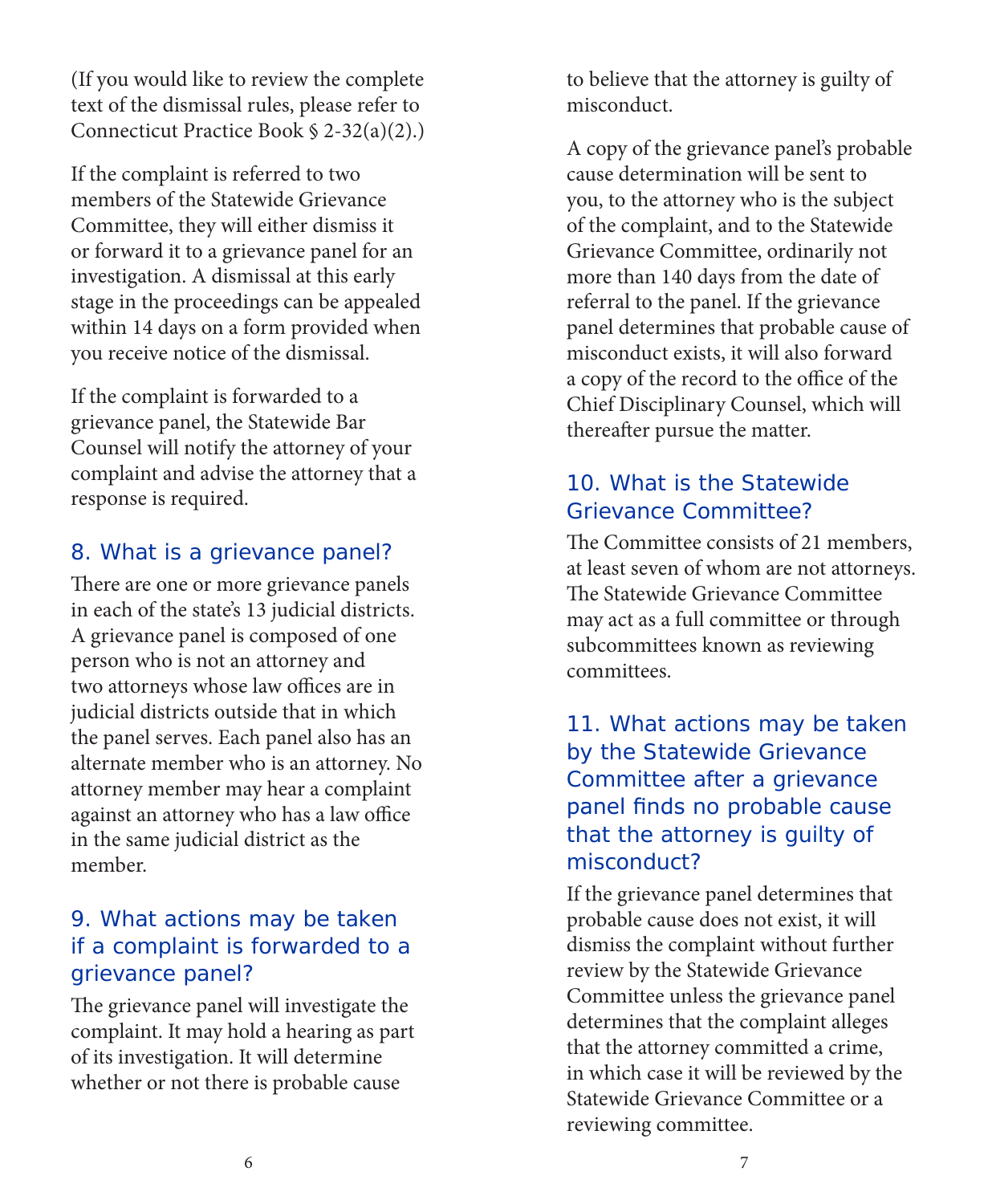## 12. What is the Office of the Chief Disciplinary Counsel?

The Office of the Chief Disciplinary Counsel will investigate a complaint referred after a finding of probable cause and pursue the matter before the Statewide Grievance Committee. The Disciplinary Counsel functions in a role similar to that of a prosecutor in the hearing before the Statewide Grievance Committee. The Disciplinary Counsel may add additional allegations of misconduct to the grievance panel's determination that probable cause exists. The Disciplinary Counsel has the authority to arrive at settlements of grievance complaints, which it may propose to the Statewide Grievance Committee. The Complainant has the right to be advised of any proposed settlement and to express his or her opinion regarding the proposal to the Committee. In a contested hearing, the Disciplinary Counsel is responsible for presenting the case to the Committee, which usually includes calling the Complainant as a witness in the hearing.

#### 13. What actions may be taken by the Statewide Grievance Committee after probable cause is found?

If it is determined that probable cause of misconduct exists, the record in the matter becomes public and the Statewide Grievance Committee or a reviewing committee conducts a hearing that is open to the public.

After the hearing, the Statewide Grievance Committee or a reviewing

committee may decide to dismiss the complaint, to impose sanctions and conditions against the attorney, or to direct that the attorney be brought before the Superior Court for reprimand, suspension, disbarment or other discipline in a proceeding known as a presentment.

#### **The Statewide Grievance Committee or a reviewing committee may impose the following sanctions and conditions:**

**(1)** reprimand;

- **(2)** restitution, for example, return of property belonging to the complainant;
- **(3)** assessment of costs;
- **(4)** an order that the attorney return a client's file to the client;
- **(5)** a requirement that the attorney attend continuing legal education courses, at his or her own expense, regarding one or more areas of substantive law or law office management;
- **(6)** an order to submit to fee arbitration;
- **(7)** in certain situations, an order to submit to periodic audits and supervision of the attorney's trust accounts;
- **(8)** with the attorney's consent, a requirement that the attorney undertake treatment, at his or her own expense, for medical, psychological or psychiatric conditions or for problems of alcohol or substance abuse.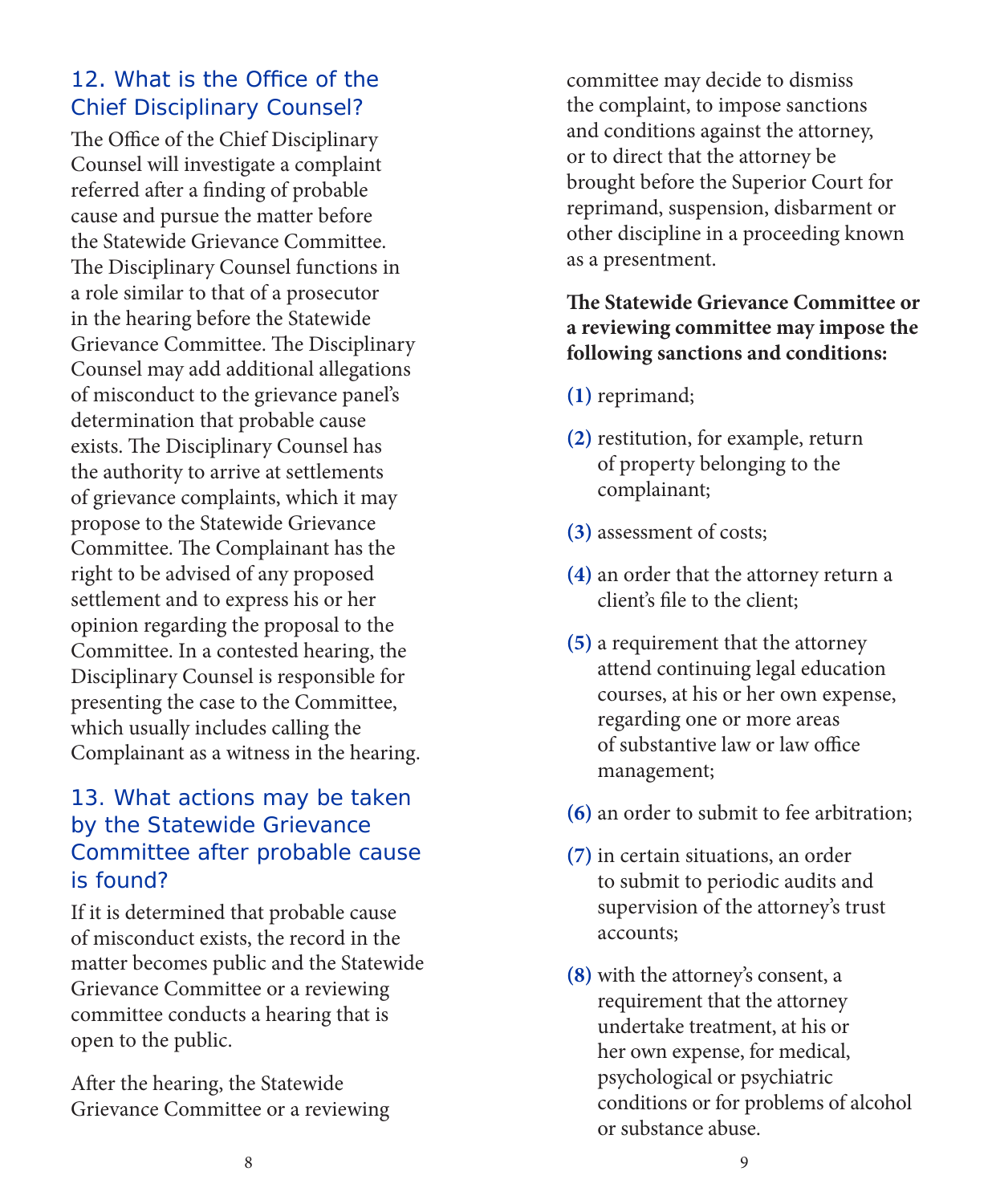After conducting a hearing, the Statewide Grievance Committee or the reviewing committee issues a final decision containing one of the orders stated above. A copy of the final decision will be sent to you, the attorney against whom you complained, and to the office of the Chief Disciplinary Counsel ordinarily not later than 120 days from the date of referral to the reviewing committee. The final decision is a public record.

#### 14. Will I receive any assistance with my grievance complaint?

Upon referral of your complaint to a grievance panel, counsel to the panel can assist you in understanding the grievance process and answer questions you may have concerning that process. If the panel dismisses your complaint, counsel to the panel can assist you in understanding the reasons for the dismissal. If probable cause of misconduct is found, Disciplinary Counsel is available to assist you in understanding their investigation and the procedure that is followed by their office in these matters.

#### 15. What if the attorney is presented to the Superior Court?

A presentment is an action taken to the Superior Court by Disciplinary Counsel asking the court to impose appropriate discipline, including suspension or disbarment from the practice of law.

A public trial may be held and the court may dismiss the presentment or may impose discipline (including reprimand, suspension or disbarment).

#### 16. Can I recover financial losses?

The Statewide Grievance Committee may order an attorney to make restitution to a complainant. The committee does not automatically impose this sanction upon a finding of ethical misconduct. Therefore, if you have sustained any financial loss as a result of an attorney's conduct, you also may want to file a lawsuit against the attorney.

In addition, the Connecticut Judicial Branch has established a Client Security Fund, from which payment of a portion of any loss suffered may be made in certain limited types of cases involving professional misconduct. Information about the fund can be obtained from the:

Client Security Fund 287 Main Street, Suite 1, Second Floor East Hartford, Connecticut 06118-1885 Telephone: (860) 568-3450 www.jud.ct.gov/CSF

#### 17. Will I receive legal advice?

No. Such advice is beyond the authority of the grievance panels and the Statewide Grievance Committee.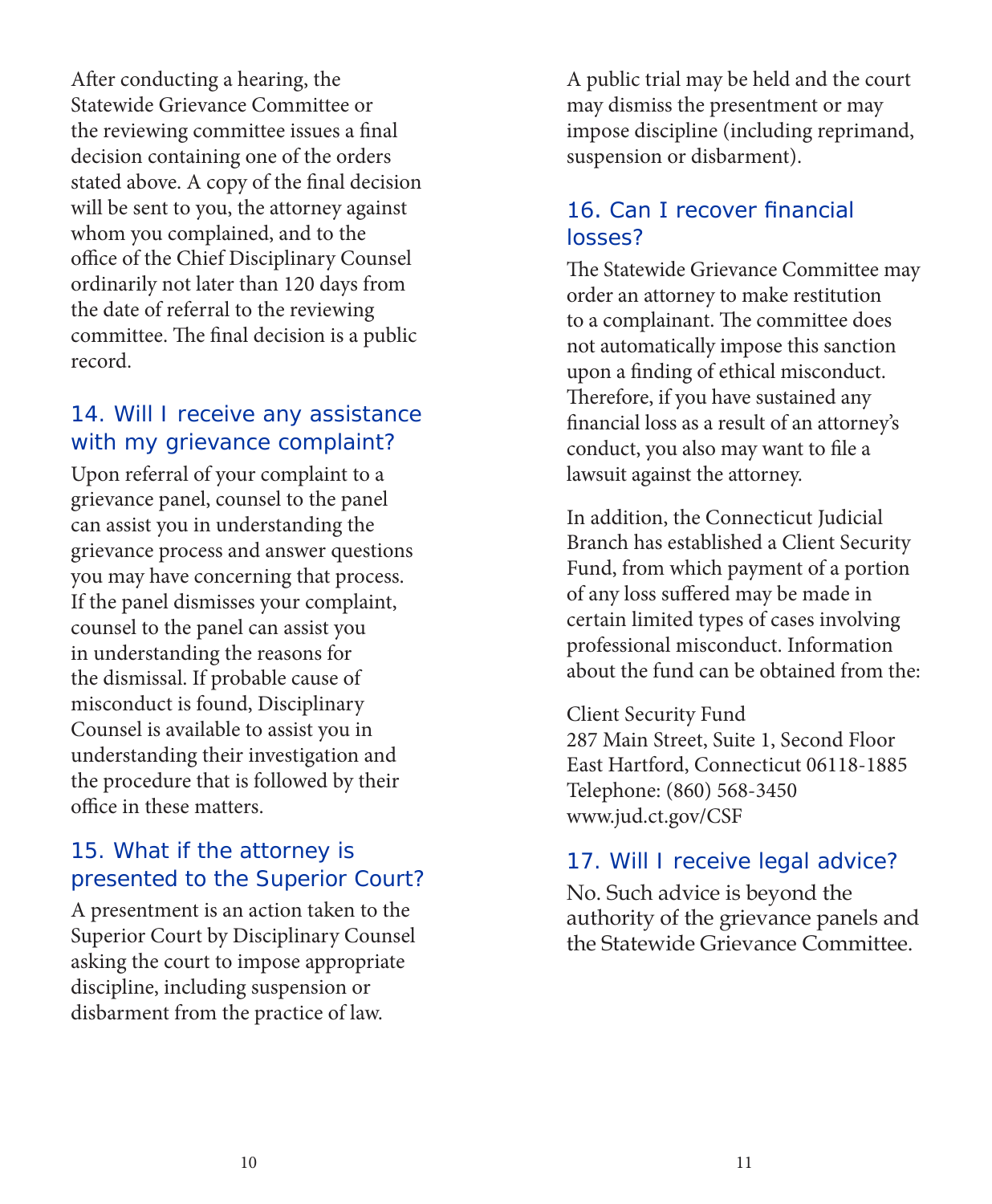## **Filing a Grievance**

To file a grievance complaint against an attorney, complete the Complaint Against Attorney form, which is available on the Judicial Branch website and in every Clerk's Office of the Superior Court, and send it to:

Statewide Bar Counsel 287 Main Street, Suite 2, 2nd Floor East Hartford, Connecticut 06118-1885 Telephone: (860) 568-5157

If you have questions after reading this pamphlet, you may call or write the Office of the Statewide Bar Counsel at the above address and telephone number. You also may review the rules that govern the grievance process. They are found in the Connecticut Practice Book at any Superior Court law library or on the Judicial Branch website at *www.jud.ct.gov/SGC*. For the address of the nearest court location, consult your telephone directory or contact the Statewide Bar Counsel.

## **Conclusion**

The Statewide Grievance Committee and the grievance panels seek fair and impartial enforcement of the Rules of Professional Conduct. Since this pamphlet cannot possibly cover the entire grievance mechanism and is not designed as a substantive guide to the law, the Office of the Statewide Bar Counsel is available to answer your procedural questions.

Additional copies of this pamphlet may be obtained at any Superior Court Clerk's office or from the Judicial Branch website.